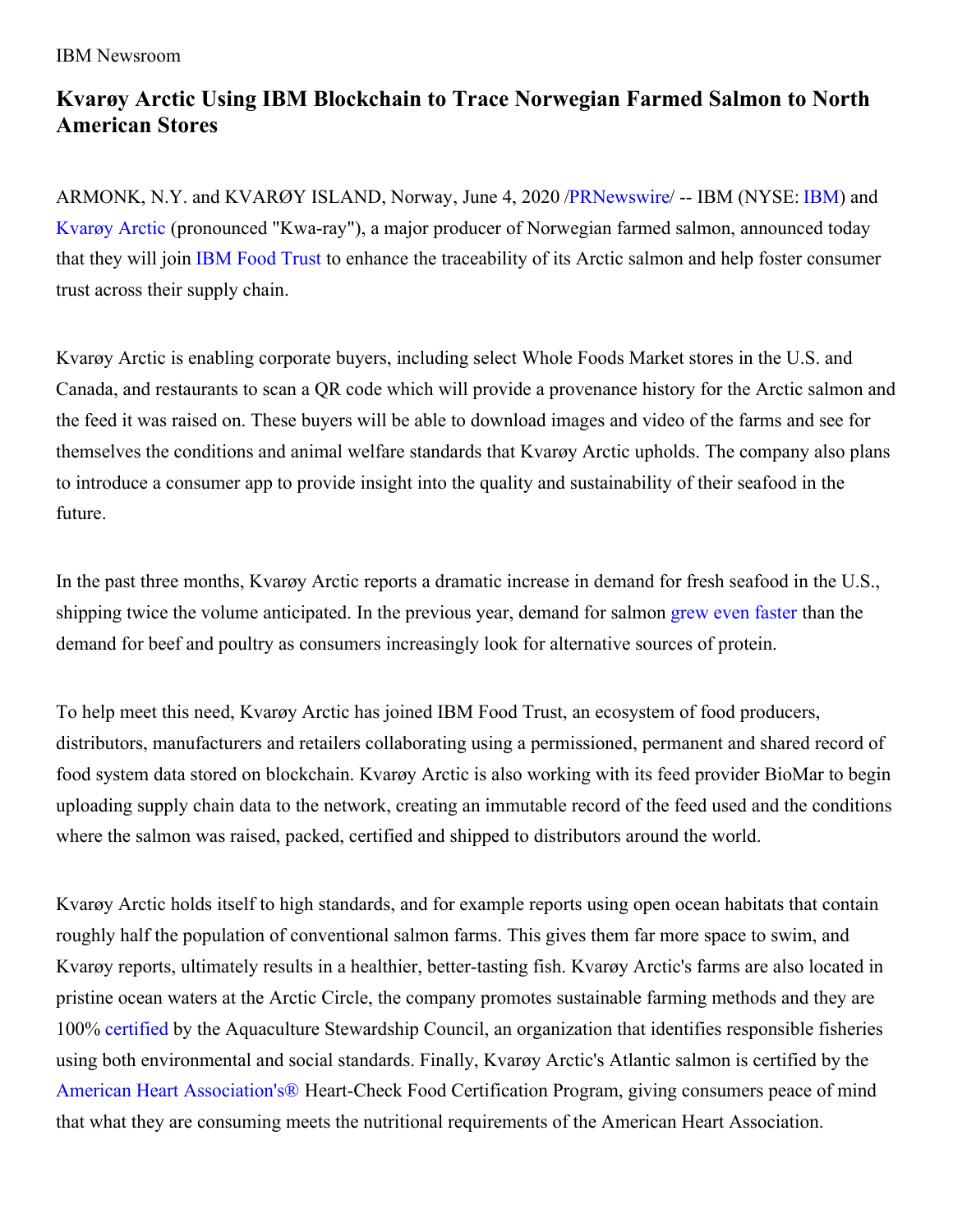Blockchain has the potential to build trust in the supply chain by creating a permanent, digitized chain of transactions that cannot be altered. This way, feed manufacturers, fish farmers, distributors and retailers can all access comprehensive product data in near real-time. Each member of the chain will download and use an app to scan each salmon lot at each point of receipt. Kvarøy Arctic can grant permission to distributor and retail partners, allowing them to see data about the grade of feed used, the population and density of the habitats the salmon were raised in, their age, harvest date and more.

"Blockchain is the future when it comes to ending fraud in the seafood industry. It is a level of transparency that shows our dedication to being the best of the best," said Kvarøy Arctic CEO Alf-Gøran Knutsen. "The technology tracks a level of detail that helps us reduce food waste so we can feed more people in the world."

"Our work with Kvarøy Arctic further builds on our progress in promoting transparency and sustainability in the seafood trade," said IBM Food Trust General Manager Raj Rao. "IBM Food Trust is delivering the tools needed to collaborate across industries and take the action to preserve and maintain our global fisheries, while protecting the integrity of the seafood supply chains."

Several other prominent members of the seafood industry are now using IBM Food Trust to enhance traceability for products ranging from [shrimp](https://c212.net/c/link/?t=0&l=en&o=2821264-1&h=3031055449&u=https%3A%2F%2Fwww.ibm.com%2Fblogs%2Findustries%2Fsustainable-shrimp-ecuador-blockchain-foodtrust%2F&a=shrimp) and [scallops](https://c212.net/c/link/?t=0&l=en&o=2821264-1&h=3846274117&u=https%3A%2F%2Fnewsroom.ibm.com%2F2019-10-17-IBM-Raw-Seafoods-Collaborate-to-Use-Blockchain-to-Help-Improve-Seafood-Traceability-and-Sustainability-While-Addressing-Fraud&a=scallops) to [smoked](https://c212.net/c/link/?t=0&l=en&o=2821264-1&h=2855070111&u=https%3A%2F%2Fwww.ledgerinsights.com%2Fibm-food-trust-blockchain-food-provenance-labeyrie-gruppo-grigi%2F&a=smoked+salmon) salmon.

[At](https://c212.net/c/link/?t=0&l=en&o=2821264-1&h=3959892940&u=https%3A%2F%2Fwww.atea.com%2F&a=At)ea, a leading provider of IT infrastructure solutions in the Nordic and Baltic region, is also working with Kvarøy Arctic as the systems integrator.

Statements regarding IBM's future direction and intent are subject to change or withdrawal without notice, and represent goals and objectives only.

## **About Kvarøy Arctic**

Kvarøy Arctic is a third-generation, family-owned Atlantic salmon farm located on the Island of Kvarøy along Norway's Arctic Circle. Led by CEO Alf-Gøran Knutsen, Production Manager Gjermund Olsen, and Operations Manager Håvard Olsen, the Kvarøy Arctic team is ushering in a new era of sustainability for the salmon farming industry as a net producer of fish protein with a groundbreaking FIFO (fish in : fish out ratio) of less than 0.5:1. Kvarøy Arctic is ASC and Global G.A.P. certified, and has the merroir of Norway's cold, clear waters with delicate marine flavors and slight brininess. It is one of a small number of farm-raised fish certified by the American Heart Association's® Heart-Check program. Kvarøy Arctic is currently available at retail through select Whole Foods Market US locations with the designation "Whole Foods Atlantic Farm